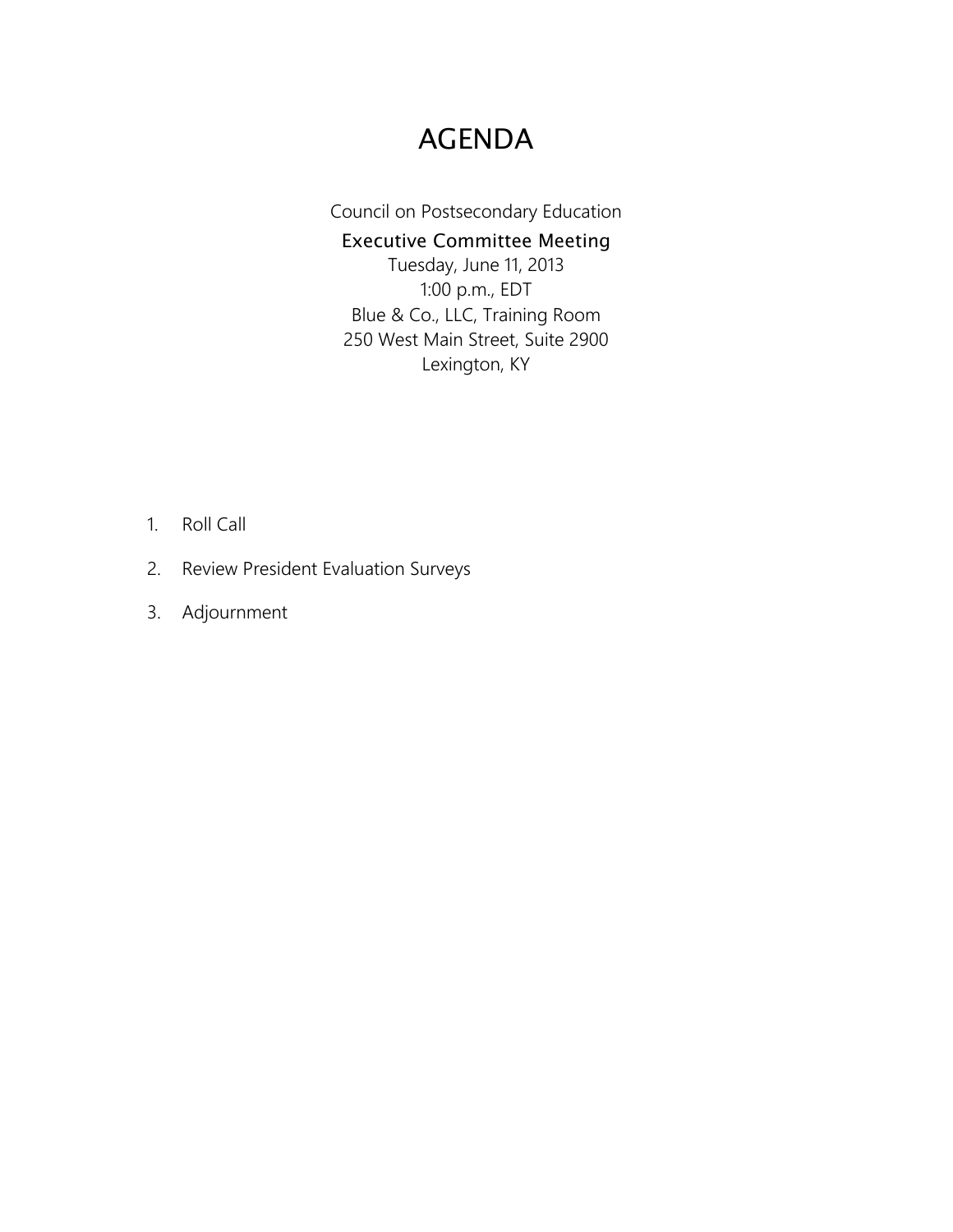# **List of people to receive evaluation survey**

### **1) CPE members - 14**

- Glenn Denton
- Dan Flanagan
- Joe Graviss
- Dennis Jackson
- Nancy McKenney
- Pam Miller
- Donna Moore
- Marcia Ridings
- Carolyn Ridley
- CJ Ryan
- Arnold Taylor
- Joe Wise
- Sherrill Zimmerman
- Commissioner of Education

### **2) Presidents - 10**

- Doug Whitlock, EKU
- Mike McCall, KCTCS
- Mary Sias, KSU
- Wayne Andrews, MoSU
- Randy Dunn, MuSU
- Geoffrey Mearns, NKU
- Eli Capilouto, UK
- Jim Ramsey, UofL
- Gary Ransdell, WKU
- Gary Cox, AIKCU President

# **3) Governor's Office - 3**

- Governor Beshear
- Mary Lassiter, Secretary of the Governor's Executive Cabinet & State Budget Director
- Joe Meyer, Secretary, Education Cabinet

# **4) Legislature - 16**

- Senate President Robert Stivers
- Damon Thayer, Senate Majority Floor Leader
- Bob Leeper, Chair, Senate A&R
- Mike Wilson, Chair, Senate Education
- Katie Stine, Senate President Pro Tem
- R.J. Palmer, Senate Minority Leader
- House Speaker Greg Stumbo
- David Givens, Senator, Member, Budget Review Subcommittee on Postsecondary Education
- Larry Clark, House Speaker Pro Tem
- Rick Rand, Chair, House A&R
- Rocky Adkins, House Majority Floor Leader
- Jeff Hoover, House Minority Leader
- Arnold Simpson, Chair, House Budget Review Subcommittee on Postsecondary Education
- Kelly Flood, Representative, Member, Interim Joint Committee on Education
- Leslie Combs, Representative, Member, Interim Joint Committee on Education
- Wilson Stone, Representative, Representative, Member, Interim Joint Committee on Education

# **5) CPE senior leadership staff - 10**

- Ron Carson
- Al Lind
- Travis Powell
- Sue Patrick
- Lee Nimocks
- Sherron Jackson
- Reecie Stagnolia
- Aaron Thompson
- Heidi Hiemstra
- Bill Payne

### **6) State Policy Leaders - 6**

- Dave Adkisson, Chamber
- Kris Kimel, KSTC
- Stu Silberman, Prichard Committee
- Robert Brown, EPSB
- Carl Rollins, KHEAA
- Peg Munke, COSFL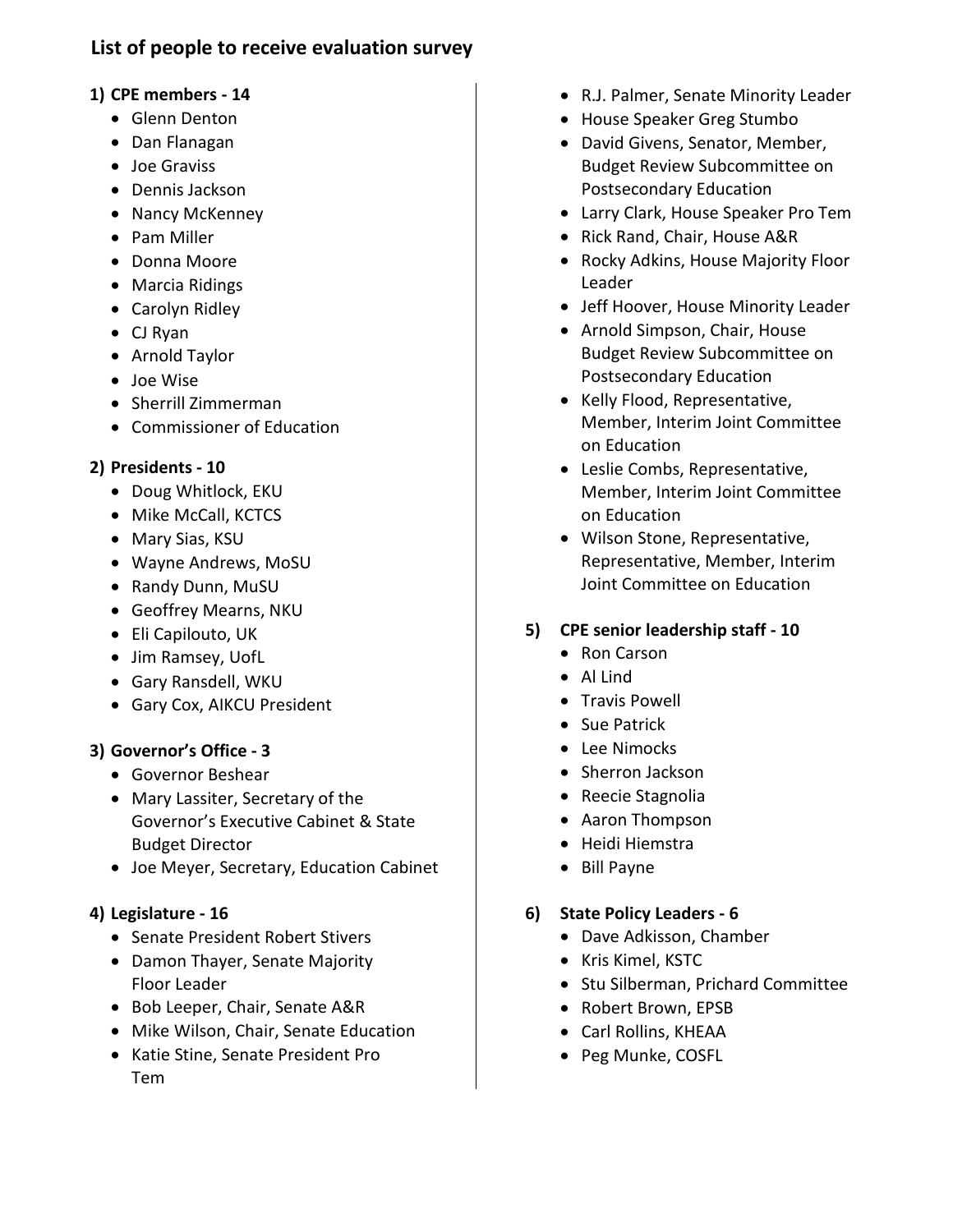# **FOR REVIEW BY EXECUTIVE COMMITTEE CPE President Evaluation 2012-13**

| <b>Phase One: Organization and Preliminary Preparations</b>                                                                                                                                                                                                                                                       |                             |
|-------------------------------------------------------------------------------------------------------------------------------------------------------------------------------------------------------------------------------------------------------------------------------------------------------------------|-----------------------------|
| Executive Committee (Pam Miller, Dan Flanagan, Glenn Denton, Joe Graviss, and<br>Marcia Ridings). Executive Committee holds organizational meeting to discuss<br>2012-13 Council President Evaluation and approve evaluation timeline and survey<br>instrument.                                                   | April 18, 2013              |
| <b>Phase Two: Evaluation Process</b>                                                                                                                                                                                                                                                                              |                             |
| Survey instruments, telephone and personal conversations. CPE staff will mail<br>surveys; include a return envelope addressed to Blue & Co., LLC, the Council's<br>independent certified public accounting agency. CPE Executive Committee<br>members will follow up as necessary by phone with key constituents. | May 1 - May 28, 2013        |
| Self-evaluation by president due to CPE chair and Executive Committee.                                                                                                                                                                                                                                            | June 7, 2013                |
| Information compiled by CPE chair and vice chair.                                                                                                                                                                                                                                                                 | June 3 - June 7, 2013       |
| Meeting of the Executive Committee to discuss and evaluate information survey<br>responses.                                                                                                                                                                                                                       | June 20, 2013 (CPE Meeting) |
| <b>Phase Three: Discussion and Release</b>                                                                                                                                                                                                                                                                        |                             |
| Executive Committee reports results of the evaluation to full Council (open<br>meeting; all written documents are public records and subject to open records).                                                                                                                                                    | June 20, 2013 (CPE Meeting) |
| <b>Phase Four: 2013 Goals and Objectives</b>                                                                                                                                                                                                                                                                      |                             |
| Proposed 2013-14 work plan approved by Council                                                                                                                                                                                                                                                                    | June 20, 2013 (CPE Meeting) |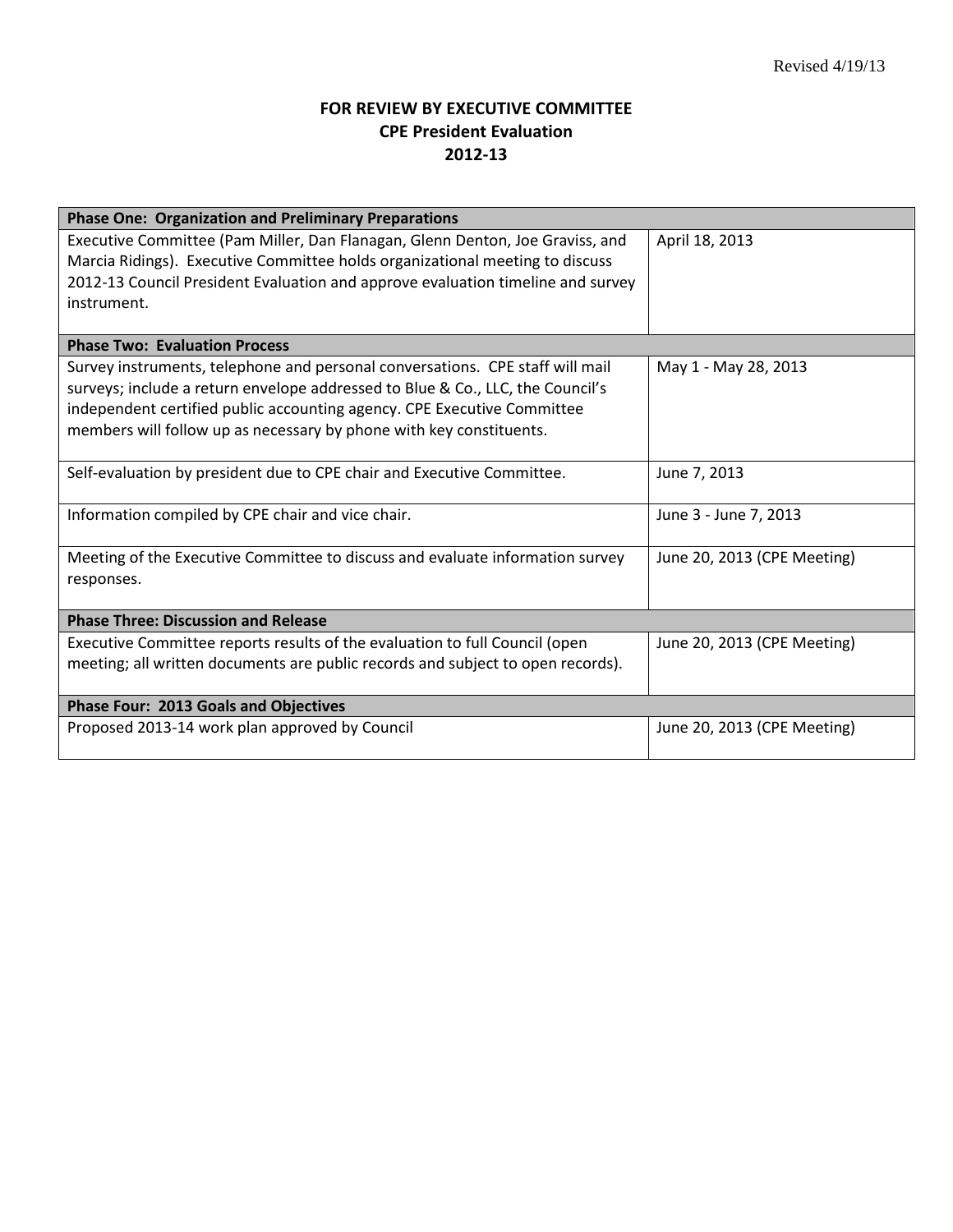# **Council on Postsecondary Education Presidential Evaluation**

Summary of the methodology

Survey forms were mailed to:

The Governor and three other members of his staff involved with Postsecondary & Adult Education policy development; 13 leaders of the General Assembly involved with Postsecondary and Adult Education policy development; 8 university presidents, the president of KCTCS, the president of the Kentucky Association of Independent Kentucky Colleges and Universities, and 5 of the community and technical college presidents;

- 14 members of the Council on Postsecondary Education;
- 10 senior members of the staff of the Council on Postsecondary Education; and

6 state policy leaders interested in postsecondary and adult education.

The individuals requested to evaluate President King's performance were supplied with a plain white envelope and a postage paid heavy brown envelope addressed to Blue & Co., LLC, the Council's independent certified public accounting agency, 301 East Main Street, Suite 100, Lexington, KY, 40507.

The evaluators were advised that all submissions would be open records of the Council and they did not need to sign the submission. They were invited but not required to add comments about each individual question.

The evaluators were instructed to place the evaluation in the white envelope and seal it, then place the white envelope in the brown envelope and mail it to Blue & Co., LLC, the Council's independent certified public accounting agency, 301 East Main Street, Suite 100, Lexington, KY, 40507.

On June 1, the Council's Executive Committee met at the offices of Blue & Co., LLC, and opened the submission and recorded the results.

#### **Scoring system**

| 5           |              |              |             |                |
|-------------|--------------|--------------|-------------|----------------|
| Exceptional | Exceeds      | Meets        | Improvement | Unsatisfactory |
|             | Expectations | Expectations | Needed      |                |

#### **Executive summary of results**

| Average overall rating giving equal weight to all 6 groups                              | 3.9 |
|-----------------------------------------------------------------------------------------|-----|
| Average rating by 5 state policy leaders                                                | 4.5 |
| Average rating by 9 senior members of the Council on Postsecondary Education staff      | 4.7 |
| Average rating by 14 members of the Council on Postsecondary Education                  | 4.5 |
| Average rating by 10 university, college, or community and technical college presidents | 3.5 |
| Average rating by 3 members of the Governor's Office staff                              | 3.3 |
| Average rating by 6 members of the General Assembly                                     | 2.8 |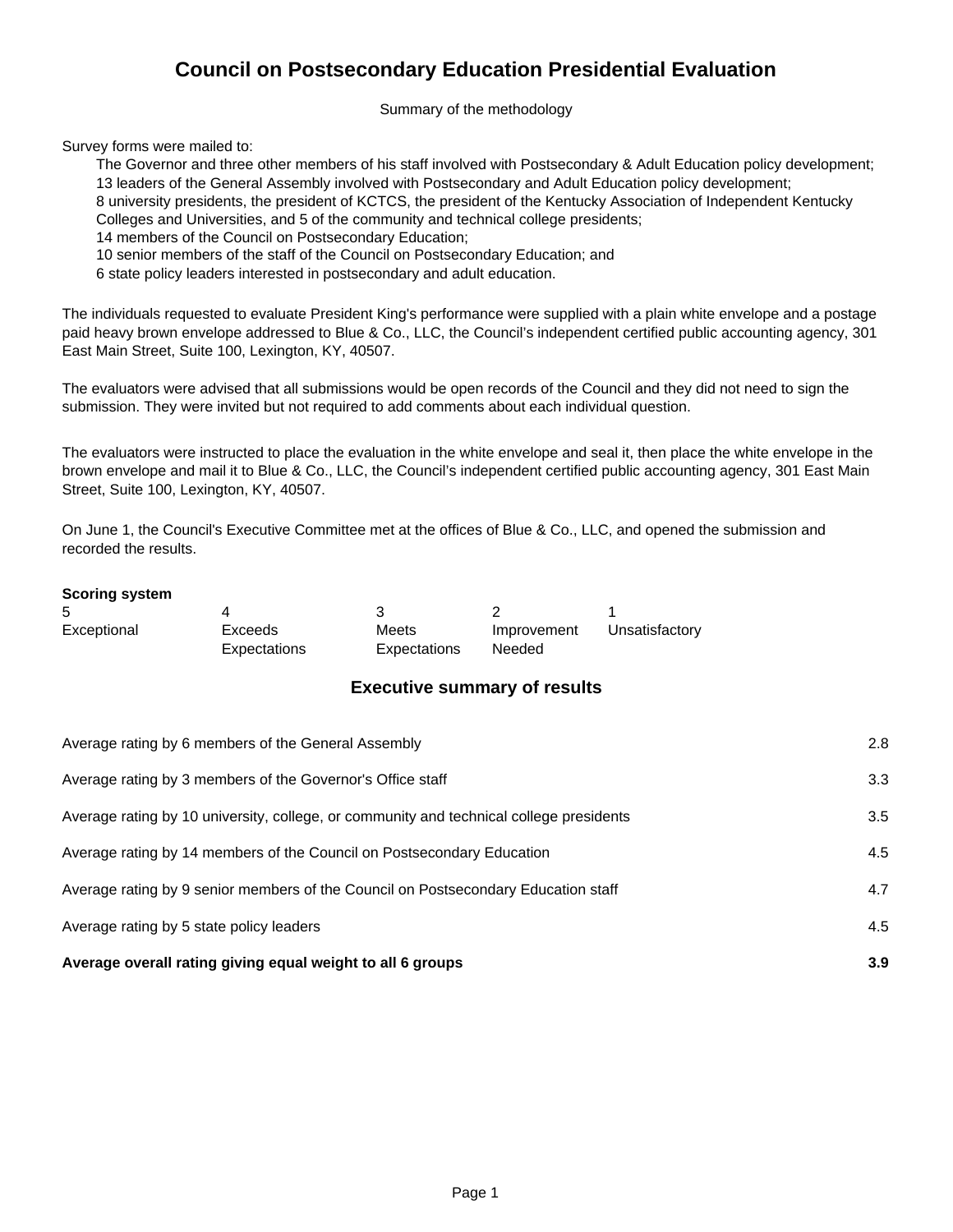| Number of requests for evaluation, 13                         |  |  |  | Number of Respondents 6                                                                                                                                                                 |                |
|---------------------------------------------------------------|--|--|--|-----------------------------------------------------------------------------------------------------------------------------------------------------------------------------------------|----------------|
|                                                               |  |  |  | (1) Does President King have a clear understanding of the goals of postsecondary and adult<br>education reform, and has he translated that understanding into progress and achievement? |                |
| Respondent 1 2 3 4 5 6<br>Response 4 5 3 2 1 5                |  |  |  |                                                                                                                                                                                         | Average<br>3.3 |
| Comments                                                      |  |  |  |                                                                                                                                                                                         |                |
| good communication and a collegial, professional environment? |  |  |  | (2) Does President King work effectively with the members of the General Assembly, maintaining                                                                                          |                |

Respondent 1 2 3 4 5 6 Average Response 3 3 3 3 1 4 2.8

**Comments** 

**(3) To the extent of your personal knowledge, has President King established a positive, professional reputation in the state and built effective relationships with CPE members, campus leaders, the Governor and his staff and other key policy leaders?**

of their opposition of HB 1.

| Respondent |  | 1 2 3 4 5 6           |  |                                                                                                                                                                                      | Average |
|------------|--|-----------------------|--|--------------------------------------------------------------------------------------------------------------------------------------------------------------------------------------|---------|
| Response   |  | 4   3   3   2   1   3 |  |                                                                                                                                                                                      |         |
|            |  |                       |  | 2 Bob has successfully established positive relationships with those individuals willing to<br>do so. Some individuals have issues with the policies created as a result of HB 1 and |         |

are, in my opinion, not willing to enter into an effective relationship with him as a result

**Comments** 

#### **(4) Has President King responded well to unanticipated or difficult situations, and to the specific challenges associated with this position?**

| Respondent |   | 2 3 |                     |  | -6                                                                                                                                                                                                                               | Average |
|------------|---|-----|---------------------|--|----------------------------------------------------------------------------------------------------------------------------------------------------------------------------------------------------------------------------------|---------|
| Response   | 4 | 5   | -3                  |  |                                                                                                                                                                                                                                  | 2.3     |
| Comments   |   |     |                     |  | 2 Bob has been forced to deal with the continuing reduction of CPE's budget and has<br>done so in a professional manner always seeking new avenues to advance the<br>mission of the improvement of higher education in Kentucky. |         |
|            |   |     | 5 Over paid. CPE??? |  | 6 Dr. King has responded as well as anyone could under the circumstances. Gov.<br>Patton removed most of the CPE's credibility.                                                                                                  |         |

**Over-all evaluation by the members of the Legislature 2.8**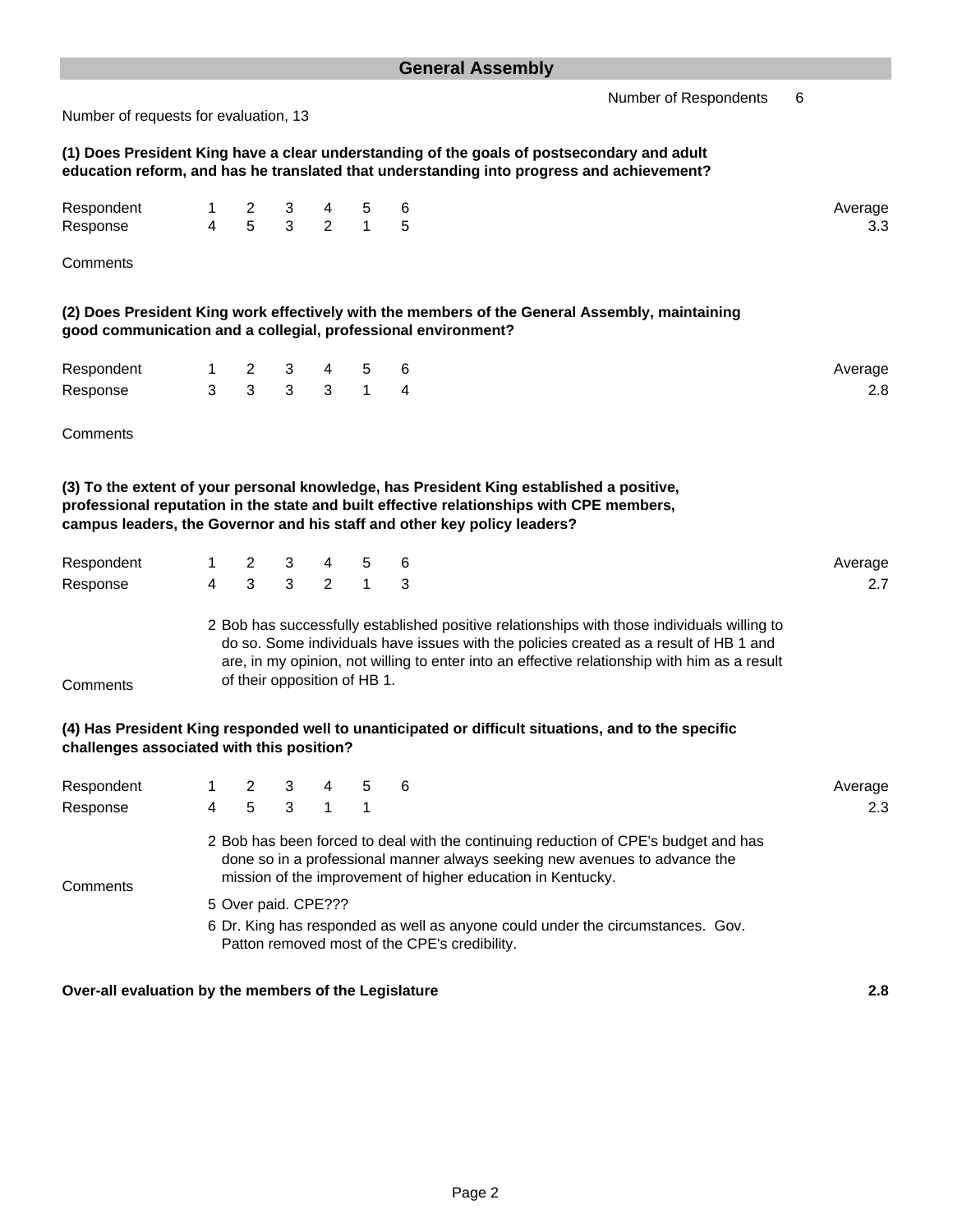Number of Respondents 3 Number of requests for evaluation 4 **(1) Does President King have a clear understanding of the goals of postsecondary and adult education reform and has he translated that understanding into progress and achievement?** Respondent 1 2 3 Average  $R$ esponse  $3 \t3 \t4$ **Comments (2) Does President King work effectively with the Governor and his staff, maintaining good communication and a collegial, professional environment?** Respondent 1 2 3 Average  $R$ esponse and  $4$  3  $4$  3  $4$  3  $4$  3  $3$  7  $3$  3  $4$  3  $3$  3  $4$  3  $3$  3  $4$  3  $4$  3  $4$  3  $4$  3  $4$  3  $4$  3  $4$  3  $4$  3  $4$  3  $4$  3  $4$  3  $4$  3  $4$  3  $4$  3  $4$  3  $4$  3  $4$  3  $4$  3  $4$  3  $4$  3  $4$  3  $4$  3  $4$  3  $4$  5  $4$ **Comments (3) To the extent of your personal knowledge, has President King established a positive, professional reputation in the state and built effective relationships with CPE members, campus leaders, members of the General Assembly, and other key policy leaders?** Respondent 1 2 3 Average Response 4 4 3 3.7 **Comments** 2 Despite all his efforts, it will always be difficult to communicate with the ever changing **(4) Has President King responded well to unanticipated or difficult situations, and to the specific challenges associated with this position?** Respondent 1 2 3 Average  $\blacksquare$  Response  $\blacksquare$  4  $\blacksquare$  3  $\blacksquare$  3  $\blacksquare$  3  $\blacksquare$  3  $\blacksquare$  3  $\blacksquare$  3  $\blacksquare$  3  $\blacksquare$  3  $\blacksquare$  3  $\blacksquare$  3  $\blacksquare$  3  $\blacksquare$  3  $\blacksquare$  3  $\blacksquare$  3  $\blacksquare$  3  $\blacksquare$  3  $\blacksquare$  3  $\blacksquare$  3  $\blacksquare$  3  $\blacksquare$  3  $\blacksquare$  3  $\blacksquare$  **Comments** 3 The awkward situation with the former CPE chair advocating for a new public 1 However the reputation of the CPE with various legislative leaders is weak. dynamic of the General Assembly. This effort never ends, and Dr. King should enhance his communications strategy with members of the General Assembly over the next year. institution was a challenge for the president of CPE. Dr. King handled that situation well.

**Over-all evaluation by Governor's Office Staff**

**3.3**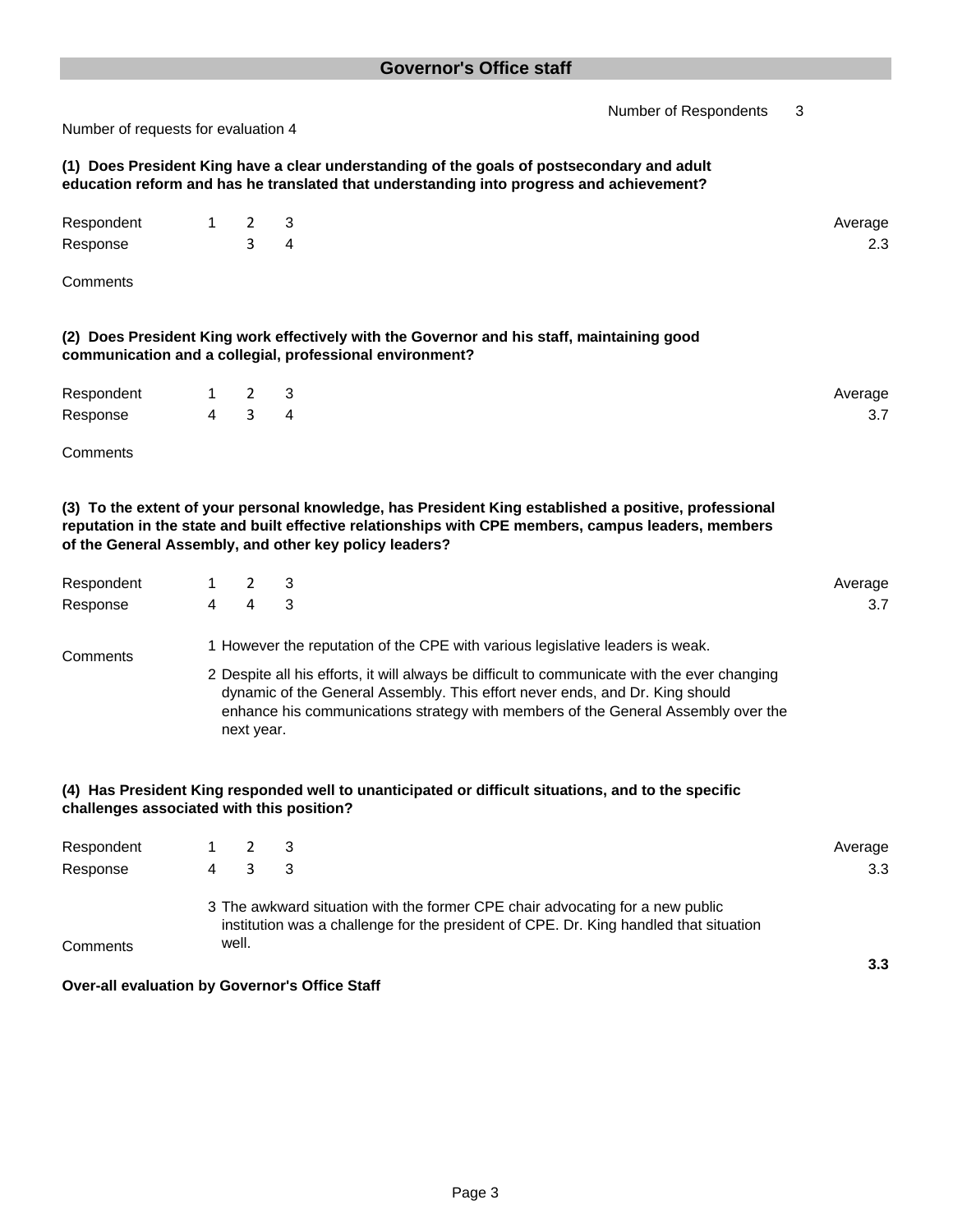#### **Presidents \***

Number of Respondents 10

Number of requests for evaluation, 15

**(1) Does President King have a clear understanding of the goals of postsecondary and adult education reform, and has he translated that understanding into progress and achievement?**

| Respondent |                                                                                                                      | $2 \quad$                                    | 3            | 4         | 5 | 6              | 7 8            |                | 9 | 10                                                                                                                                                                                                                                                                        |                                                                                        | Average |  |  |
|------------|----------------------------------------------------------------------------------------------------------------------|----------------------------------------------|--------------|-----------|---|----------------|----------------|----------------|---|---------------------------------------------------------------------------------------------------------------------------------------------------------------------------------------------------------------------------------------------------------------------------|----------------------------------------------------------------------------------------|---------|--|--|
| Response   | 4                                                                                                                    | $3^{\circ}$                                  | $\mathbf{3}$ | $4 \quad$ | 5 | $\overline{4}$ | $\overline{4}$ | $\overline{4}$ | 4 | 4                                                                                                                                                                                                                                                                         |                                                                                        | 3.9     |  |  |
| Comments   |                                                                                                                      | take that on.                                |              |           |   |                |                |                |   | 1 I am impressed by his willingness to take on secondary education and insist on<br>reforms to grade inflation in the high schools. Lesser individuals would be afraid to<br>2 Better focus on institutional goals/strategies, tactics to achieve institutional mandates. |                                                                                        |         |  |  |
|            | 6 Bob understands well what the public colleges and universities in Kentucky need to do<br>to lift the Commonwealth. |                                              |              |           |   |                |                |                |   |                                                                                                                                                                                                                                                                           |                                                                                        |         |  |  |
|            |                                                                                                                      |                                              |              |           |   |                |                |                |   | 8 The partnerships he has formed with Dept. of Education and EPSB are critical.                                                                                                                                                                                           |                                                                                        |         |  |  |
|            |                                                                                                                      | 9 Resources are a problem in meetings goals. |              |           |   |                |                |                |   |                                                                                                                                                                                                                                                                           |                                                                                        |         |  |  |
|            |                                                                                                                      | inclusive way.                               |              |           |   |                |                |                |   | Holliday and has helped move all education reform forward in a progressive and                                                                                                                                                                                            | 10 In a short time period President King has formed a very good bond with Commissioner |         |  |  |

#### **maintaining good communication and a collegial, professional environment? (2) Does President King work effectively with the presidents of Kentucky's postsecondary institutions,**

| Respondent |          |                                                                                                                                                                                                                                           | 3           | 4         | 5              | 6 |                     | 8 | 9 | 10                                                                 |                                                                                     | Average |  |  |  |  |
|------------|----------|-------------------------------------------------------------------------------------------------------------------------------------------------------------------------------------------------------------------------------------------|-------------|-----------|----------------|---|---------------------|---|---|--------------------------------------------------------------------|-------------------------------------------------------------------------------------|---------|--|--|--|--|
| Response   | $4 \sim$ | $\overline{4}$                                                                                                                                                                                                                            | $2^{\circ}$ | $4 \quad$ | $\overline{4}$ |   | $5 \quad 5 \quad 3$ |   | 4 | $\overline{\phantom{a}}$ 3                                         |                                                                                     | 3.8     |  |  |  |  |
| Comments   |          | 1 The few times I have met with him, yes.                                                                                                                                                                                                 |             |           |                |   |                     |   |   |                                                                    |                                                                                     |         |  |  |  |  |
|            |          |                                                                                                                                                                                                                                           |             |           |                |   |                     |   |   | there is a pecking order among presidents which King exacerbates.  | 3 Communication is sporadic and fairly minimal - monthly meetings lack clear focus; |         |  |  |  |  |
|            |          | 6 Yes! Bob is objective, fair, and unbiased in his dealings with the universities and the<br>presidents. He is pleasant to work with and maintains a professional environment.                                                            |             |           |                |   |                     |   |   |                                                                    |                                                                                     |         |  |  |  |  |
|            |          | 7 From the perspective of a community college president, I have appreciated the time he<br>has invested in visiting all sixteen KCTCS colleges, meeting with faculty and staff and<br>local boards. He has been on my campus three times. |             |           |                |   |                     |   |   |                                                                    |                                                                                     |         |  |  |  |  |
|            |          |                                                                                                                                                                                                                                           |             |           |                |   |                     |   |   | 8 Occasionally he seems to forget the CPE is a coordinating board. |                                                                                     |         |  |  |  |  |
|            |          |                                                                                                                                                                                                                                           |             |           |                |   |                     |   |   |                                                                    |                                                                                     |         |  |  |  |  |

10 Like all presidents, President King wants his way and we want ours. When we disagree, some of his responses verbally and in writing have become more pointed.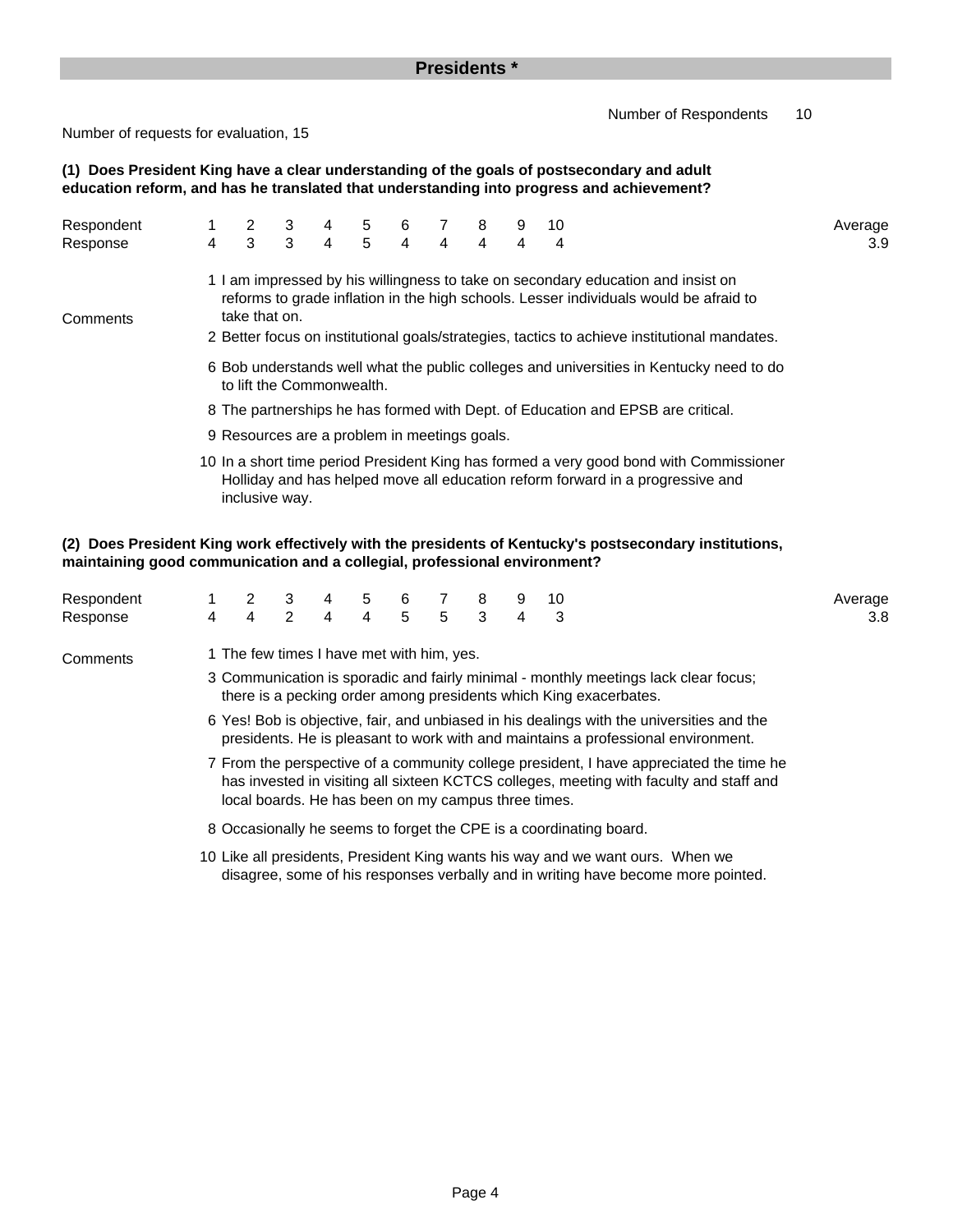**(3) To the extent of your personal knowledge, has President King established a positive, professional reputation in the state and built effective relationships with CPE members, the Governor and his staff, members of the General Assembly, and other key policy leaders?**

| Respondent |                                                                                                                                                                                                                                                                             | 3            | 4 | 5 | 6 |   | 8 |   | 10 | Average                                                                                                                                                                                                                                                                                                                                                                             |  |  |  |  |
|------------|-----------------------------------------------------------------------------------------------------------------------------------------------------------------------------------------------------------------------------------------------------------------------------|--------------|---|---|---|---|---|---|----|-------------------------------------------------------------------------------------------------------------------------------------------------------------------------------------------------------------------------------------------------------------------------------------------------------------------------------------------------------------------------------------|--|--|--|--|
| Response   | 4                                                                                                                                                                                                                                                                           | $\mathbf{1}$ | 3 | 5 | 3 | 3 | 4 | 4 | 4  | 3.1                                                                                                                                                                                                                                                                                                                                                                                 |  |  |  |  |
| Comments   | 1 I have no real direct knowledge. It seems so.                                                                                                                                                                                                                             |              |   |   |   |   |   |   |    |                                                                                                                                                                                                                                                                                                                                                                                     |  |  |  |  |
|            | use of proposed \$25MM.                                                                                                                                                                                                                                                     |              |   |   |   |   |   |   |    | 3 All the presidents talk with legislative leadership and there is not a level of respect<br>there for King's leadership; he was a non-actor in the Pikeville debacle; and the CPE's<br>negligible role in that process is instructive - no Council action even took place RE: this<br>session's largest legislative proposal in years!; no traction at all RE: capital planning or |  |  |  |  |
|            | 4 Results of legislative session somewhat disappointing. May need to be more visible.<br>Campus reps much more visible than CPE staff.                                                                                                                                      |              |   |   |   |   |   |   |    |                                                                                                                                                                                                                                                                                                                                                                                     |  |  |  |  |
|            | 5 Bob has done an outstanding job of forging a strong partnership with Commissioner Holiday and P-12<br>education.                                                                                                                                                          |              |   |   |   |   |   |   |    |                                                                                                                                                                                                                                                                                                                                                                                     |  |  |  |  |
|            | 6 Yes. Bob has been able to build and sustain good relationships across Kentucky state government.<br>This, however, is an ever changing and fluid political landscape. CPE sometimes fails to lobby for the<br>right things in terms of what is best for the institutions. |              |   |   |   |   |   |   |    |                                                                                                                                                                                                                                                                                                                                                                                     |  |  |  |  |
|            | cultivation.                                                                                                                                                                                                                                                                |              |   |   |   |   |   |   |    | 7 His efforts in this regard have been significant, but I know of a few legislators who need additional                                                                                                                                                                                                                                                                             |  |  |  |  |
|            | 8 Lot of progress here in the last year.                                                                                                                                                                                                                                    |              |   |   |   |   |   |   |    |                                                                                                                                                                                                                                                                                                                                                                                     |  |  |  |  |
|            | 10 Has done a good job legislatively.                                                                                                                                                                                                                                       |              |   |   |   |   |   |   |    |                                                                                                                                                                                                                                                                                                                                                                                     |  |  |  |  |

#### **(4) Has President King responded well to unanticipated or difficult situations, and to the specific challenges associated with this position?**

| Respondent |                                                                                                                                                                                                                                            | 2                                                     | 3              | 4 | 5 | 6              |   | 8 | 9             | 10 | Average                                                                                                                                                                     |  |  |  |  |  |
|------------|--------------------------------------------------------------------------------------------------------------------------------------------------------------------------------------------------------------------------------------------|-------------------------------------------------------|----------------|---|---|----------------|---|---|---------------|----|-----------------------------------------------------------------------------------------------------------------------------------------------------------------------------|--|--|--|--|--|
| Response   |                                                                                                                                                                                                                                            | 3                                                     | $\overline{2}$ | 4 | 5 | $\overline{4}$ | 4 | 5 | $\mathcal{P}$ | 4  | 3.3                                                                                                                                                                         |  |  |  |  |  |
| Comments   |                                                                                                                                                                                                                                            | 1 I have no real direct knowledge.<br>support.        |                |   |   |                |   |   |               |    | 3 See comments RE: Pikeville; appears thin-skinned if challenged on a policy position or<br>procedure; no agency plan for CPE that's clear given continual erosion of state |  |  |  |  |  |
|            |                                                                                                                                                                                                                                            | 4 Digs in on issues at times and becomes inflexible.  |                |   |   |                |   |   |               |    |                                                                                                                                                                             |  |  |  |  |  |
|            | 6 Yes, although it is difficult as CPE (and Bob, specifically) often gets caught in a political bind between<br>party/chamber leaders. From an institutional standpoint, however, he handles the interinstitutional<br>dynamics very well. |                                                       |                |   |   |                |   |   |               |    |                                                                                                                                                                             |  |  |  |  |  |
|            | 7 The University of Pikeville initiative has posed difficulties for President King and CPE and I believe he<br>has handled the situation well.                                                                                             |                                                       |                |   |   |                |   |   |               |    |                                                                                                                                                                             |  |  |  |  |  |
|            |                                                                                                                                                                                                                                            | 8 Work on advanced practice doctorates was excellent. |                |   |   |                |   |   |               |    |                                                                                                                                                                             |  |  |  |  |  |
|            |                                                                                                                                                                                                                                            |                                                       |                |   |   |                |   |   |               |    | 9 Diversity - Problem - Retroactive - Changes year to year. Unfair to colleges to prepare and meet                                                                          |  |  |  |  |  |

- goals. Needs to give two year of reprieve. Can't meet goals without seeing data in advance. A Real Problem.
- 10 He has settled into the position and has the support of the Presidents.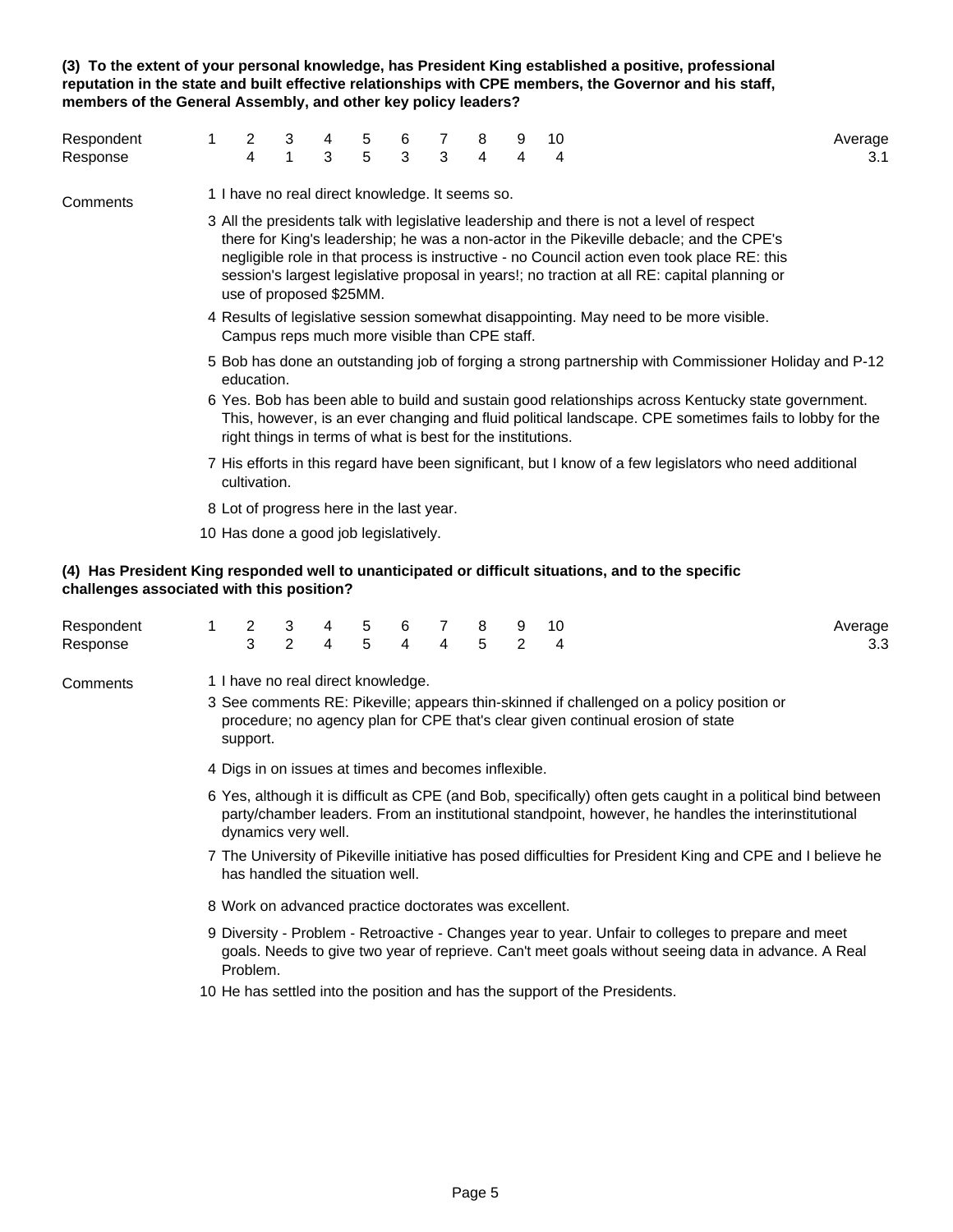#### **(5) Has President King advanced the objectives and priorities set by the CPE members for the performance period (see attached Plan of Work- July 2011 through July 2012)?**

| Respondent                                                                                | 1                   | $\overline{c}$                                           | 3                   | 4 | 5                   | 6                   | 7                       | 8      | 9 | 10                                                                                                                                                                                                                                                               | Average        |
|-------------------------------------------------------------------------------------------|---------------------|----------------------------------------------------------|---------------------|---|---------------------|---------------------|-------------------------|--------|---|------------------------------------------------------------------------------------------------------------------------------------------------------------------------------------------------------------------------------------------------------------------|----------------|
| Response                                                                                  | 4                   | 3                                                        | 2                   | 4 | 4                   | $\overline{4}$      | 4                       | 4      | 4 | 4                                                                                                                                                                                                                                                                | 3.7            |
| Comments                                                                                  |                     | realization.                                             |                     |   |                     |                     |                         |        |   | 1 His capital projects plan was really good, but the economic situation prevents its                                                                                                                                                                             |                |
|                                                                                           |                     | value-added on the part of CPE toward its key goal.      |                     |   |                     |                     |                         |        |   | 3 Increasing degree production via associates' growth (& graduate degrees) shows little                                                                                                                                                                          |                |
|                                                                                           |                     |                                                          |                     |   |                     |                     |                         |        |   | 6 Yes, given the constraints of deeper budget cuts and limited tuition capacity. I believe<br>he understands that CPE cannot achieve the objectives-only the institutions can do<br>that-but that he must advance the objectives by his leadership and advocacy. |                |
| education? Is he effective in that role and has he treated you and your institution fair? |                     |                                                          |                     |   |                     |                     |                         |        |   | (6) Do you view President King as an ally and advocate for the entire system of postsecondary                                                                                                                                                                    |                |
| Respondent<br>Response                                                                    | 1<br>$\overline{4}$ | 2<br>3                                                   | 3<br>$\overline{1}$ | 4 | 5<br>$\overline{5}$ | 6<br>$\overline{5}$ | $\overline{\mathbf{4}}$ | 8<br>5 | 9 | 10<br>3                                                                                                                                                                                                                                                          | Average<br>3.4 |
| Comments                                                                                  |                     | decision making. This makes Bob's job more difficult.    |                     |   |                     |                     |                         |        |   | 2 CPE staff does not understand campus strategies/tactics and shared governance                                                                                                                                                                                  |                |
|                                                                                           |                     | 3 See earlier comments.<br>4 Yes and yes.                |                     |   |                     |                     |                         |        |   |                                                                                                                                                                                                                                                                  |                |
|                                                                                           |                     | of scarce resources.                                     |                     |   |                     |                     |                         |        |   | 5 I believe we must move towards a funding formula that is strategic, acknowledges<br>historic inequities, and considers ROI. Not easy politically but essential in these times                                                                                  |                |
|                                                                                           |                     | 6 Yes, without question or reservation.                  |                     |   |                     |                     |                         |        |   |                                                                                                                                                                                                                                                                  |                |
|                                                                                           |                     |                                                          |                     |   |                     |                     |                         |        |   | 8 More effective in this regard than any of his predecessors.                                                                                                                                                                                                    |                |
|                                                                                           |                     | 9 Not with diversity. He is a great advocate. Thank you. |                     |   |                     |                     |                         |        |   |                                                                                                                                                                                                                                                                  |                |

#### **Over-all evaluation by Presidents 3.5**

**\* Includes select community and technical college presidents.**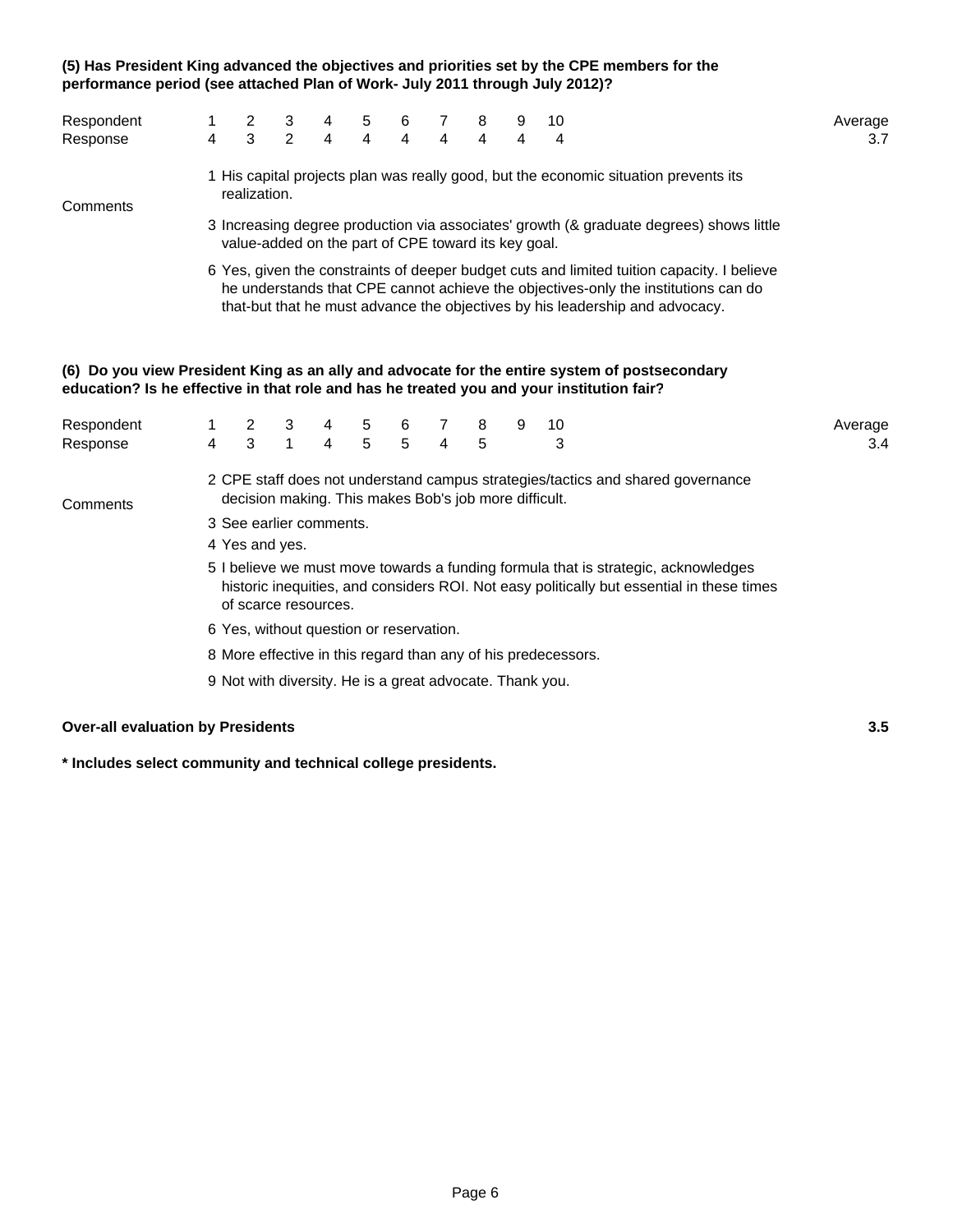Number of Respondents 14

Number of requests for evaluation, 14

**(1) Does President King have a clear understanding of the goals of postsecondary and adult education reform, and has he translated that understanding into progress and achievement?**

| Respondent |                                                                                                                                                                                                                                                                                                                                                                                                                                                                                                                                                  |                                                                                              | 3 | 4 | 5 | 6 |   | 8 | 9 | 10 | 11 |   | 13 | 14                                                                                                                                                                        | Average |
|------------|--------------------------------------------------------------------------------------------------------------------------------------------------------------------------------------------------------------------------------------------------------------------------------------------------------------------------------------------------------------------------------------------------------------------------------------------------------------------------------------------------------------------------------------------------|----------------------------------------------------------------------------------------------|---|---|---|---|---|---|---|----|----|---|----|---------------------------------------------------------------------------------------------------------------------------------------------------------------------------|---------|
| Response   | 5                                                                                                                                                                                                                                                                                                                                                                                                                                                                                                                                                | 5                                                                                            | 5 | 4 | 5 | 5 | 5 | 5 | 5 | 5  | 4  | 5 | 4  | 5                                                                                                                                                                         | 4.8     |
| Comments   | 1 President King in my view has an exceptionally comprehensive knowledge of<br>higher education matters in general. Also, he has continually impressed me with<br>his ability to rapidly assimilate a great deal of information regarding Kentucky<br>higher education and politics. He has effectively led the development of a very<br>strong strategic agenda for higher education, and he works indefatigably to build<br>productive partnerships with all the key people and organizations concerned with<br>education in the Commonwealth. |                                                                                              |   |   |   |   |   |   |   |    |    |   |    |                                                                                                                                                                           |         |
|            | 5 Effective in understanding these goals and seeing them through.                                                                                                                                                                                                                                                                                                                                                                                                                                                                                |                                                                                              |   |   |   |   |   |   |   |    |    |   |    |                                                                                                                                                                           |         |
|            | 7 His leadership of staff during update of strategic agenda demonstrates his<br>understanding of goals.                                                                                                                                                                                                                                                                                                                                                                                                                                          |                                                                                              |   |   |   |   |   |   |   |    |    |   |    |                                                                                                                                                                           |         |
|            |                                                                                                                                                                                                                                                                                                                                                                                                                                                                                                                                                  | The key for Bob and lasting legacy (although early) is train and educate his<br>replacement. |   |   |   |   |   |   |   |    |    |   |    | 8 He not only understands it - he helps other key stakeholders understand it much<br>to our benefit. The U Pike example was a visible effort but only part of his genius. |         |

#### **(2) Does President King work effectively with the CPE members, maintaining good communication and a collegial, professional environment?**

| Respondent |                                                                                                                                                                                                                                                                                                                                                                                                                                                                                                                    |                                                                                                                                                                                                                                   | 3 | 4 | 5 | 6            | 7 | 8 | 9 | 10 | 11 | 12 | 13 | 14                                                                              | Average |  |
|------------|--------------------------------------------------------------------------------------------------------------------------------------------------------------------------------------------------------------------------------------------------------------------------------------------------------------------------------------------------------------------------------------------------------------------------------------------------------------------------------------------------------------------|-----------------------------------------------------------------------------------------------------------------------------------------------------------------------------------------------------------------------------------|---|---|---|--------------|---|---|---|----|----|----|----|---------------------------------------------------------------------------------|---------|--|
| Response   | 4                                                                                                                                                                                                                                                                                                                                                                                                                                                                                                                  | 5                                                                                                                                                                                                                                 | 5 | 4 | 5 | $\mathbf{3}$ | 5 | 5 | 5 | 5  | 4  | 4  | 4  | 2                                                                               | 4.3     |  |
| Comments   |                                                                                                                                                                                                                                                                                                                                                                                                                                                                                                                    | 1 I think President King works very hard to communicate regularly with all CPE<br>members. Occasionally his communication with me falls through the cracks<br>telephone or email on progress being made in various CPE endeavors. |   |   |   |              |   |   |   |    |    |    |    | because I am sometimes difficult to reach. I appreciate his frequent updates by |         |  |
|            |                                                                                                                                                                                                                                                                                                                                                                                                                                                                                                                    | 5 Communication is professional and personal - Dr. King excels in this area.                                                                                                                                                      |   |   |   |              |   |   |   |    |    |    |    |                                                                                 |         |  |
|            |                                                                                                                                                                                                                                                                                                                                                                                                                                                                                                                    | 7 His monthly phone calls keep us abreast of developments between meetings and<br>is open to our questions at any time.                                                                                                           |   |   |   |              |   |   |   |    |    |    |    |                                                                                 |         |  |
|            |                                                                                                                                                                                                                                                                                                                                                                                                                                                                                                                    | 8 He's the best I've seen at this. A great example to follow.                                                                                                                                                                     |   |   |   |              |   |   |   |    |    |    |    |                                                                                 |         |  |
|            | 11 Never fails to call when required and emails frequently.                                                                                                                                                                                                                                                                                                                                                                                                                                                        |                                                                                                                                                                                                                                   |   |   |   |              |   |   |   |    |    |    |    |                                                                                 |         |  |
|            | 14 While Bob's communication skills are good, he is allowing the CPE members to<br>become a lesser priority. His discussions with Paul on the Pikeville issue should<br>not have been kept from the CPE members. Tuition discussions with the<br>universities are becoming the greater driver on tuition policy, with the CPE<br>members playing a lesser role. This also seems to be affecting senior staff as<br>they too are placing a lesser priority on communication with CPE members.<br>Needs improvement. |                                                                                                                                                                                                                                   |   |   |   |              |   |   |   |    |    |    |    |                                                                                 |         |  |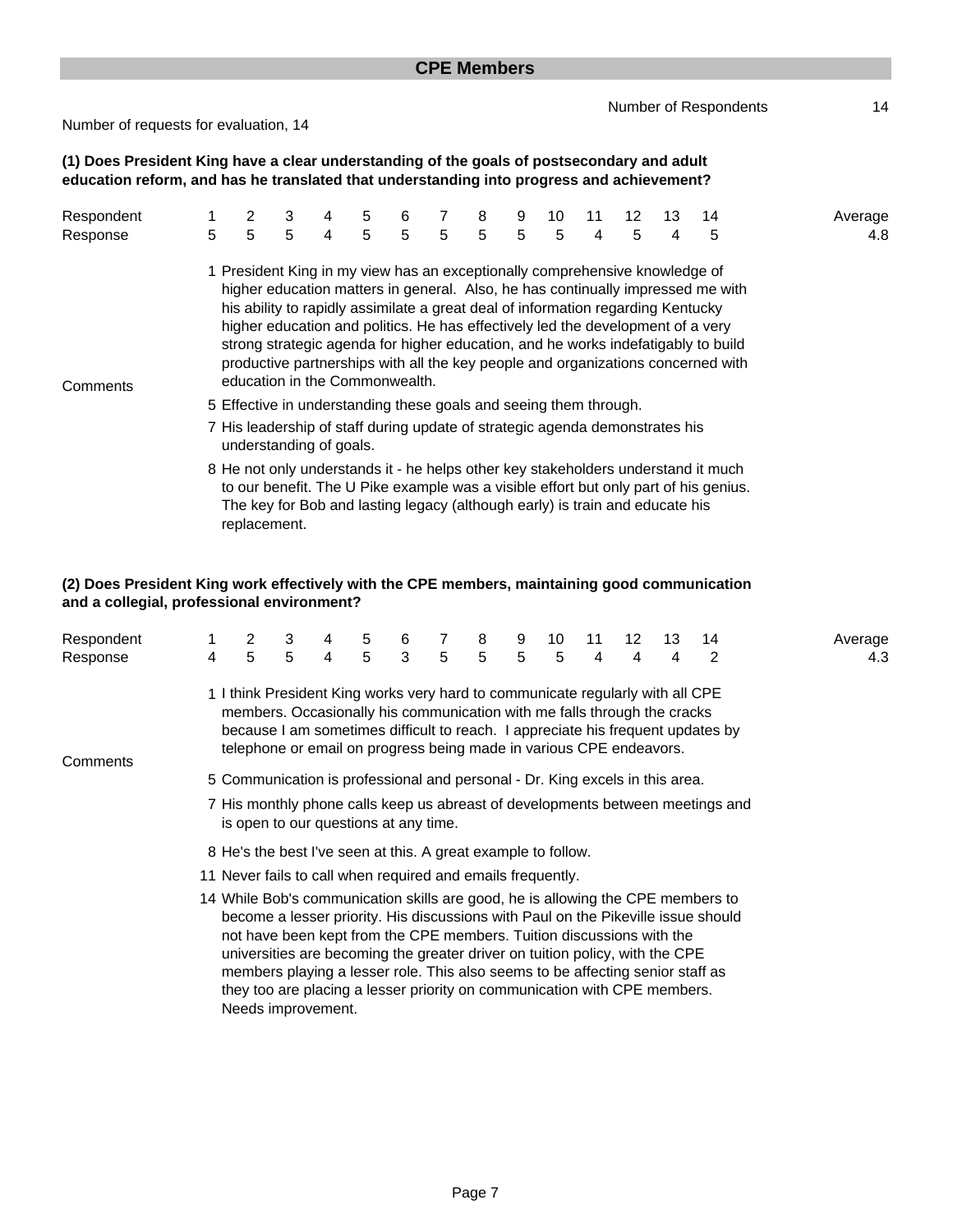**(3) To the extent of your personal knowledge, has President King established a positive, professional reputation in the state and built effective relationships with campus leaders, the Governor and his staff, members of the General Assembly, and other key policy leaders?**

| Respondent |   | 2                                                                                                                                                                                         | 3 | 4 | 5 | 6 |   | 8 | 9 | 10 | 11 | 12 | 13 | 14                                                                                                                                                                                                                                                                                                                                                                                                                                                                                                                                                                                                                                                                                                                                                                                        | Average |
|------------|---|-------------------------------------------------------------------------------------------------------------------------------------------------------------------------------------------|---|---|---|---|---|---|---|----|----|----|----|-------------------------------------------------------------------------------------------------------------------------------------------------------------------------------------------------------------------------------------------------------------------------------------------------------------------------------------------------------------------------------------------------------------------------------------------------------------------------------------------------------------------------------------------------------------------------------------------------------------------------------------------------------------------------------------------------------------------------------------------------------------------------------------------|---------|
| Response   | 4 | 5                                                                                                                                                                                         | 4 | 5 | 4 | 5 | 5 | 5 | 5 | 5  | 3  | 5  | 5  | 3                                                                                                                                                                                                                                                                                                                                                                                                                                                                                                                                                                                                                                                                                                                                                                                         | 4.5     |
| Comments   |   | building cooperation among university presidents. I particularly appreciate his<br>efforts to actively involve faculty throughout the state in collaborative decision<br>without the CPE. |   |   |   |   |   |   |   |    |    |    |    | 1 I think Dr. King works overtime trying to build effective relationships with campus<br>leaders and political leaders. My impression is that he has done extremely well in<br>making (as in the work done on the Transfer Bill), and his willingness to work with<br>statewide faculty bodies such as COSFL and the Kentucky AAUP. Probably the<br>one constituency with which he has difficulty is the Legislature, and I do no think<br>that he is at fault in that regard. It seems to me that there are some Legislators<br>who have bad attitudes towards the CPE generally, and no one can sway them. I<br>do appreciate Dr. King's efforts to call their attention to the many statutory duties<br>that have been placed on the CPE, important functions which would not get done |         |
|            |   |                                                                                                                                                                                           |   |   |   |   |   |   |   |    |    |    |    | 4 Bob's balanced approach has caused CPE's reputation to improve significantly.                                                                                                                                                                                                                                                                                                                                                                                                                                                                                                                                                                                                                                                                                                           |         |
|            |   | 7 From all accounts with which I'm familiar, absolutely.<br>8 Extremely well done. Consistency will be crucial going forward.                                                             |   |   |   |   |   |   |   |    |    |    |    |                                                                                                                                                                                                                                                                                                                                                                                                                                                                                                                                                                                                                                                                                                                                                                                           |         |
|            |   |                                                                                                                                                                                           |   |   |   |   |   |   |   |    |    |    |    |                                                                                                                                                                                                                                                                                                                                                                                                                                                                                                                                                                                                                                                                                                                                                                                           |         |

14 He needs to continue to work on his relationships with the General Assembly. He has done a much better job with the Governor and his staff, campus leaders and policy leaders.

#### **(4) Has President King responded well to unanticipated or difficult situations, and to the specific challenges associated with this position?**

more things just as well or better we rarely see.

| Respondent<br>Response | 5 | 5                                                                                                         | 3<br>4 | 4<br>5 | 5<br>$\overline{4}$ | 6<br>4 | 7<br>4 | 8<br>5 | 9<br>5 | 10<br>5 | 11<br>4 | 12<br>4 | 13<br>4 | 14<br>5                                                                                                                                                                                                                                                                                                                                         | Average<br>4.5 |
|------------------------|---|-----------------------------------------------------------------------------------------------------------|--------|--------|---------------------|--------|--------|--------|--------|---------|---------|---------|---------|-------------------------------------------------------------------------------------------------------------------------------------------------------------------------------------------------------------------------------------------------------------------------------------------------------------------------------------------------|----------------|
| Comments               |   | commendable that his input is valued and sought in that way.<br>unexpected proposals from left and right. |        |        |                     |        |        |        |        |         |         |         |         | 1 Dr. King responds very well to spur of the moment needs and demands of the<br>Legislature. I remember on one occasion he had to leave a CPE Council retreat<br>to provide advice and information that legislators needed for a particular bill. It is<br>4 Bob provided exceptional leadership during the legislative session, navigating the |                |
|                        |   | 7 Budget cuts - Pikeville College issue were handled exceptionally well.                                  |        |        |                     |        |        |        |        |         |         |         |         |                                                                                                                                                                                                                                                                                                                                                 |                |
|                        |   |                                                                                                           |        |        |                     |        |        |        |        |         |         |         |         | 8 U Pike was a textbook example of his incredible leadership and he does so many                                                                                                                                                                                                                                                                |                |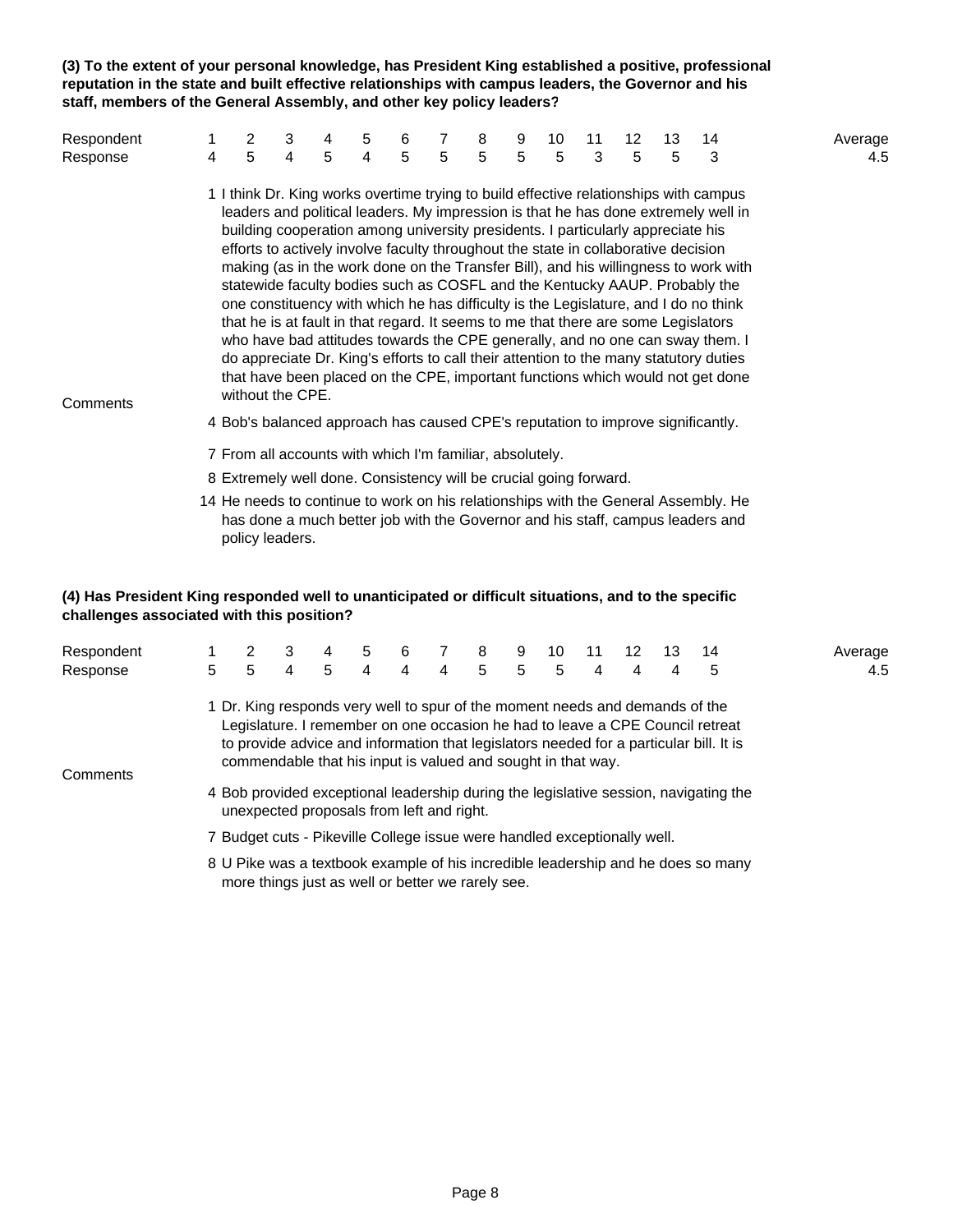#### **(5) Has President King advanced the objectives and priorities set by the CPE members for the performance period (see attached Plan of Work- July 2011 through July 2012)?**

| Respondent |   |                                                                                                                                                                                                                                                                                   | 3               | 4 | 5 | 6              | 7 | 8 | 9 | 10              | 11 | 12 | 13 | 14                                                                              | Average |  |
|------------|---|-----------------------------------------------------------------------------------------------------------------------------------------------------------------------------------------------------------------------------------------------------------------------------------|-----------------|---|---|----------------|---|---|---|-----------------|----|----|----|---------------------------------------------------------------------------------|---------|--|
| Response   | 4 | 5                                                                                                                                                                                                                                                                                 | $5\phantom{.0}$ | 4 | 5 | $\overline{4}$ | 5 | 2 | 4 | $5\phantom{.0}$ | 3  | 5  | 4  | 4                                                                               | 4.2     |  |
| Comments   |   | 1 I think President King has advanced the priorities set by CPE members to the<br>very best of his ability. He deals with a very difficult job with considerable grace<br>and diplomacy.                                                                                          |                 |   |   |                |   |   |   |                 |    |    |    |                                                                                 |         |  |
|            |   | 2 The right man for the job at the right time!                                                                                                                                                                                                                                    |                 |   |   |                |   |   |   |                 |    |    |    |                                                                                 |         |  |
|            |   | staff is outstanding be all accounts. I believe he has the respect of all campus<br>presidents.                                                                                                                                                                                   |                 |   |   |                |   |   |   |                 |    |    |    | 7 Bob continues to enhance the image of CPE across the state. His leadership of |         |  |
|            |   | 8 I believe he's done very well here, but I put NI because I am seeing a fall off of<br>attention and focus to the strategic agenda. Again, he's been terrific and an<br>exceptional leader - but if not careful - the plan will start gathering dust and lose<br>its "dog ears." |                 |   |   |                |   |   |   |                 |    |    |    |                                                                                 |         |  |
|            |   | 9 I believe President King has worked with the objectives and priorities as best as<br>he can. Any hindrance is from the institutions and this is moving much more<br>smoothly now.                                                                                               |                 |   |   |                |   |   |   |                 |    |    |    |                                                                                 |         |  |
|            |   | 13 Bob King has demonstrated that he is the right person at the right time as<br>President of CPE.                                                                                                                                                                                |                 |   |   |                |   |   |   |                 |    |    |    |                                                                                 |         |  |

#### **Over-all evaluation by CPE Members 4.5**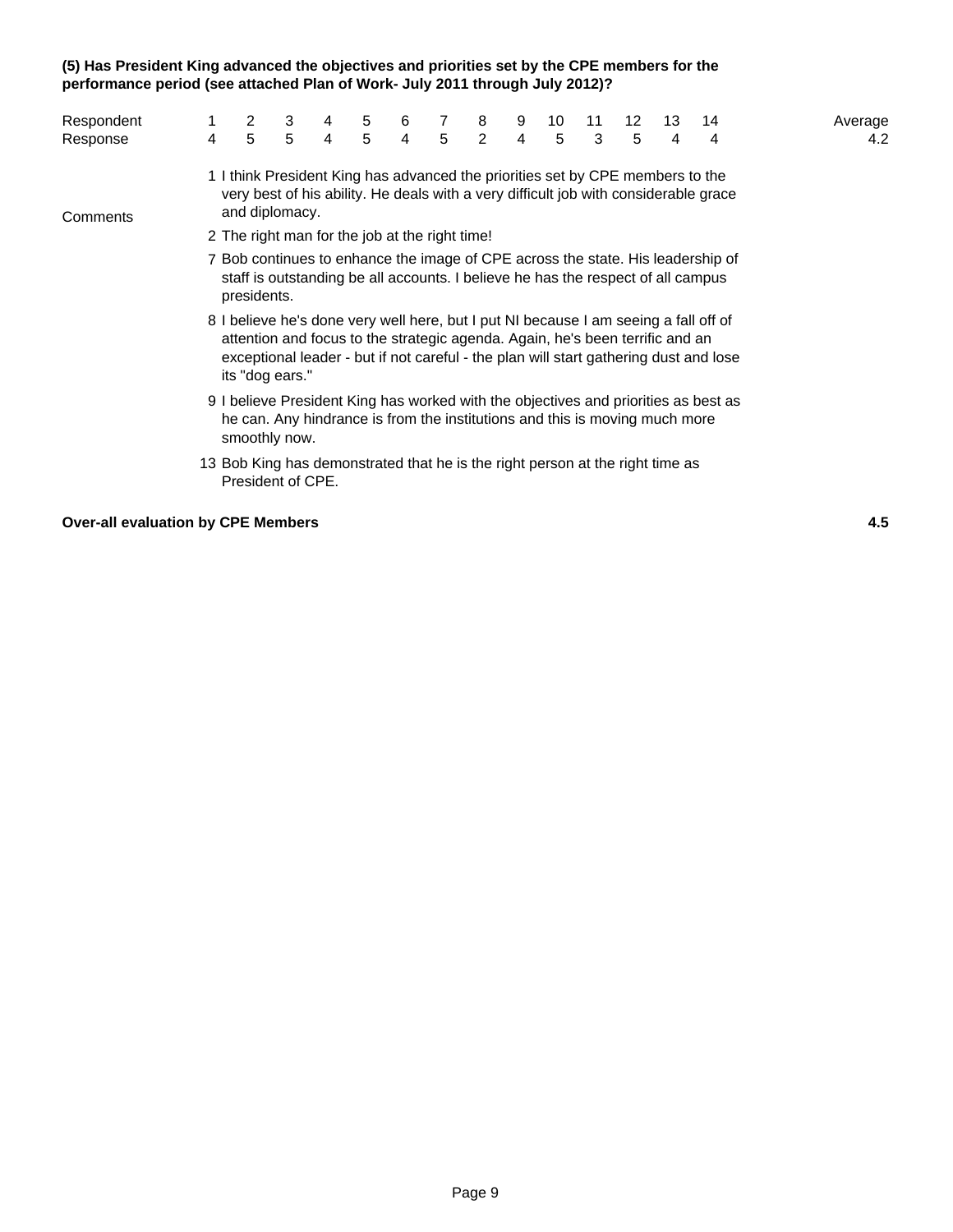|                                            |        |                                                                                           |                     |                |        |                     |                |                     | <b>CPE senior leadership staff</b> |                                                                                                                                                                                         |                |
|--------------------------------------------|--------|-------------------------------------------------------------------------------------------|---------------------|----------------|--------|---------------------|----------------|---------------------|------------------------------------|-----------------------------------------------------------------------------------------------------------------------------------------------------------------------------------------|----------------|
| Number of requests for evaluation, 10      |        |                                                                                           |                     |                |        |                     |                |                     |                                    | Number of Respondents                                                                                                                                                                   | 9              |
|                                            |        |                                                                                           |                     |                |        |                     |                |                     |                                    | (1) Does President King have a clear understanding of the goals of postsecondary and adult<br>education reform, and has he translated that understanding into progress and achievement? |                |
| Respondent<br>Response                     | 5      | 2<br>$\overline{5}$                                                                       | 3<br>$\overline{5}$ | $\overline{4}$ | 5      | 6<br>$\overline{5}$ | $\overline{4}$ | 8<br>5              | 9<br>5                             |                                                                                                                                                                                         | Average<br>4.8 |
| Comments                                   |        |                                                                                           |                     |                |        |                     |                |                     |                                    | 3 I have worked with Bob for three years now and I think he is one of the very few<br>people I have met that has a very comprehensive understanding of this.                            |                |
|                                            |        | former Council chair Governor Paul Patton.                                                |                     |                |        |                     |                |                     |                                    | 5 A very clear understanding was essential in his close working relationship with                                                                                                       |                |
| and a collegial, professional environment? |        |                                                                                           |                     |                |        |                     |                |                     |                                    | (2) Does President King work effectively with the Council staff, maintaining good communication                                                                                         |                |
| Respondent<br>Response                     | 1<br>5 | 2<br>$\overline{4}$                                                                       | 3<br>5              | 5              | 5<br>5 | 6<br>$\overline{5}$ | 7<br>5         | 8<br>$\overline{4}$ | 9<br>5                             |                                                                                                                                                                                         | Average<br>4.8 |
| Comments                                   |        | time.                                                                                     |                     |                |        |                     |                |                     |                                    | 2 I see his role as more externally focused where he spends the majority of his<br>3 I would have to list Bob at the top of a long list of professionals I worked for and               |                |
|                                            |        | with. He is a partner and not a boss.<br>7 Very effective; well respected, valued leader. |                     |                |        |                     |                |                     |                                    | 5 Best among three permanent and three interim presidents for whom I've worked.                                                                                                         |                |
|                                            |        | choices/prioritization/dropping some efforts.                                             |                     |                |        |                     |                |                     |                                    | 8 Excellent working environment, but it is time for some tough                                                                                                                          |                |
|                                            |        | if your opinion may differ from his own.                                                  |                     |                |        |                     |                |                     |                                    | 9 President King is easy to work with and invites frank and honest discussion even                                                                                                      |                |

**(3) To the extent of your personal knowledge, has President King established a positive, professional reputation in the state and built effective relationships with CPE members, campus leaders, the Governor and his staff, members of the General Assembly, and other key policy leaders?**

| Respondent |                                                                                                                                                                                                                                                 | $\overline{2}$                                                                                                                                            | 3                                             | 4 | 5 <sup>5</sup> | 6           |   | 8 | 9                                                                                                                                                        | Average |  |  |  |  |  |
|------------|-------------------------------------------------------------------------------------------------------------------------------------------------------------------------------------------------------------------------------------------------|-----------------------------------------------------------------------------------------------------------------------------------------------------------|-----------------------------------------------|---|----------------|-------------|---|---|----------------------------------------------------------------------------------------------------------------------------------------------------------|---------|--|--|--|--|--|
| Response   | 4                                                                                                                                                                                                                                               | 5                                                                                                                                                         | $5^{\circ}$                                   | 4 | 5              | $5^{\circ}$ | 4 | 5 | 5                                                                                                                                                        | 4.7     |  |  |  |  |  |
| Comments   |                                                                                                                                                                                                                                                 |                                                                                                                                                           | 2 Exceeds, exceeds expectations.              |   |                |             |   |   |                                                                                                                                                          |         |  |  |  |  |  |
|            |                                                                                                                                                                                                                                                 |                                                                                                                                                           | policy makers and campus constituents.        |   |                |             |   |   | 3 As someone who came from the campus and someone who has worked with<br>every CPE president, Bob excels! He has the trust and confidence of most of the |         |  |  |  |  |  |
|            |                                                                                                                                                                                                                                                 | 5 Has engaged more legislators, especially members of Senate and House<br>leadership than any Council president.                                          |                                               |   |                |             |   |   |                                                                                                                                                          |         |  |  |  |  |  |
|            |                                                                                                                                                                                                                                                 | 6 In future, we do need stronger connection directly with Governor, particular of<br>linking tax reform and additional funds for education.               |                                               |   |                |             |   |   |                                                                                                                                                          |         |  |  |  |  |  |
|            |                                                                                                                                                                                                                                                 | 7 He has built and maintained effective relationships with virtually all key<br>constituents. He manages the inevitable conflicts and disagreements well. |                                               |   |                |             |   |   |                                                                                                                                                          |         |  |  |  |  |  |
|            |                                                                                                                                                                                                                                                 |                                                                                                                                                           | 8 We've come a long way under his leadership! |   |                |             |   |   |                                                                                                                                                          |         |  |  |  |  |  |
|            | 9 President King seems to be well liked and respected amongst all those<br>mentioned. I believe that his vast prior experience sitting in similar seats as many<br>of those individuals allows him to connect with them where others could not. |                                                                                                                                                           |                                               |   |                |             |   |   |                                                                                                                                                          |         |  |  |  |  |  |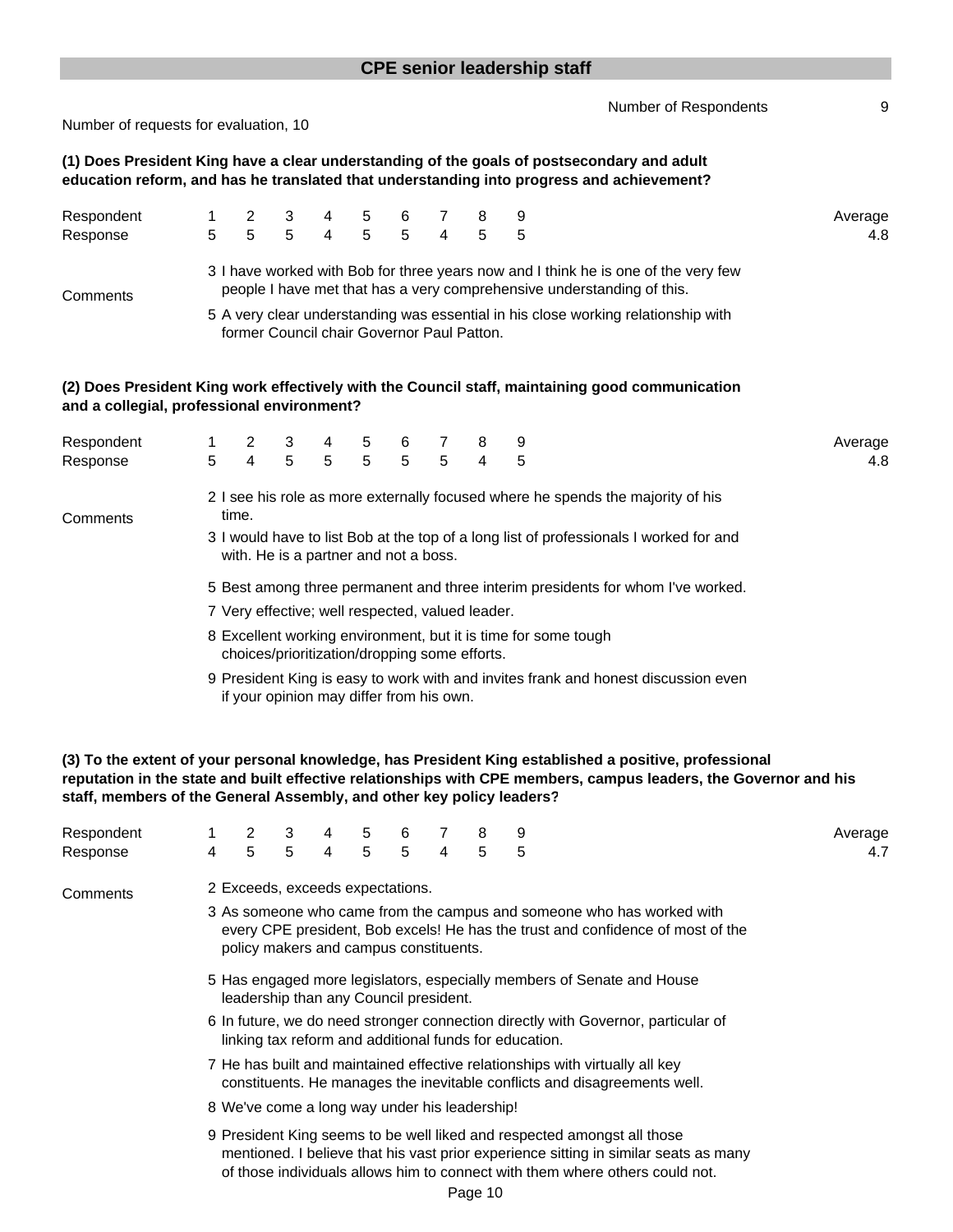#### **(4) Has President King responded well to unanticipated or difficult situations, and to the specific challenges associated with this position?**

| Respondent<br>Response                                                            |                                                                                                                                                                                                                                                                                                                                        | $\begin{array}{cccccccc} 1 & 2 & 3 & 4 & 5 & 6 & 7 & 8 \\ 4 & 5 & 4 & 5 & 5 & 5 & 5 & 5 \end{array}$ |  |  |  |  |  |  | 5                                                                                            | Average<br>4.8 |  |  |  |  |
|-----------------------------------------------------------------------------------|----------------------------------------------------------------------------------------------------------------------------------------------------------------------------------------------------------------------------------------------------------------------------------------------------------------------------------------|------------------------------------------------------------------------------------------------------|--|--|--|--|--|--|----------------------------------------------------------------------------------------------|----------------|--|--|--|--|
| Comments                                                                          | 3 It's ever-changing in the Kentucky political world. This past year put Bob and CPE<br>in an interesting situation. Bob responded beyond what most people would have<br>expected.<br>5 Yes, especially in dealing with the University of Pikeville issue and major budget<br>cuts.<br>6 Handling of U Pike situation was exceptional. |                                                                                                      |  |  |  |  |  |  |                                                                                              |                |  |  |  |  |
| 7 Effective consensus builder on sometimes difficult issues i.e. U Pike proposal. |                                                                                                                                                                                                                                                                                                                                        |                                                                                                      |  |  |  |  |  |  |                                                                                              |                |  |  |  |  |
| performance period (see attached Plan of Work- July 2011 through July 2012)?      |                                                                                                                                                                                                                                                                                                                                        |                                                                                                      |  |  |  |  |  |  | (5) Has President King advanced the objectives and priorities set by the CPE members for the |                |  |  |  |  |
| Respondent                                                                        |                                                                                                                                                                                                                                                                                                                                        |                                                                                                      |  |  |  |  |  |  |                                                                                              | Average        |  |  |  |  |
| Response                                                                          |                                                                                                                                                                                                                                                                                                                                        | 1 2 3 4 5 6 7 8<br>4 5 5 4 5 5 4 5                                                                   |  |  |  |  |  |  | 5                                                                                            | 4.7            |  |  |  |  |
| Comments                                                                          |                                                                                                                                                                                                                                                                                                                                        | 5 Absolutely.                                                                                        |  |  |  |  |  |  | 3 Kentucky and CPE is moving forward because of Bob's leadership.                            |                |  |  |  |  |

6 Movement in key areas of the agenda has been strong, particularly related to college readiness, student success, and the new accountability system.

**4.7**

7 Very strong work and progress, particularly in areas 1-6.

8 Everything concrete can be checked off.

**Over-all evaluation by CPE senior leadership staff**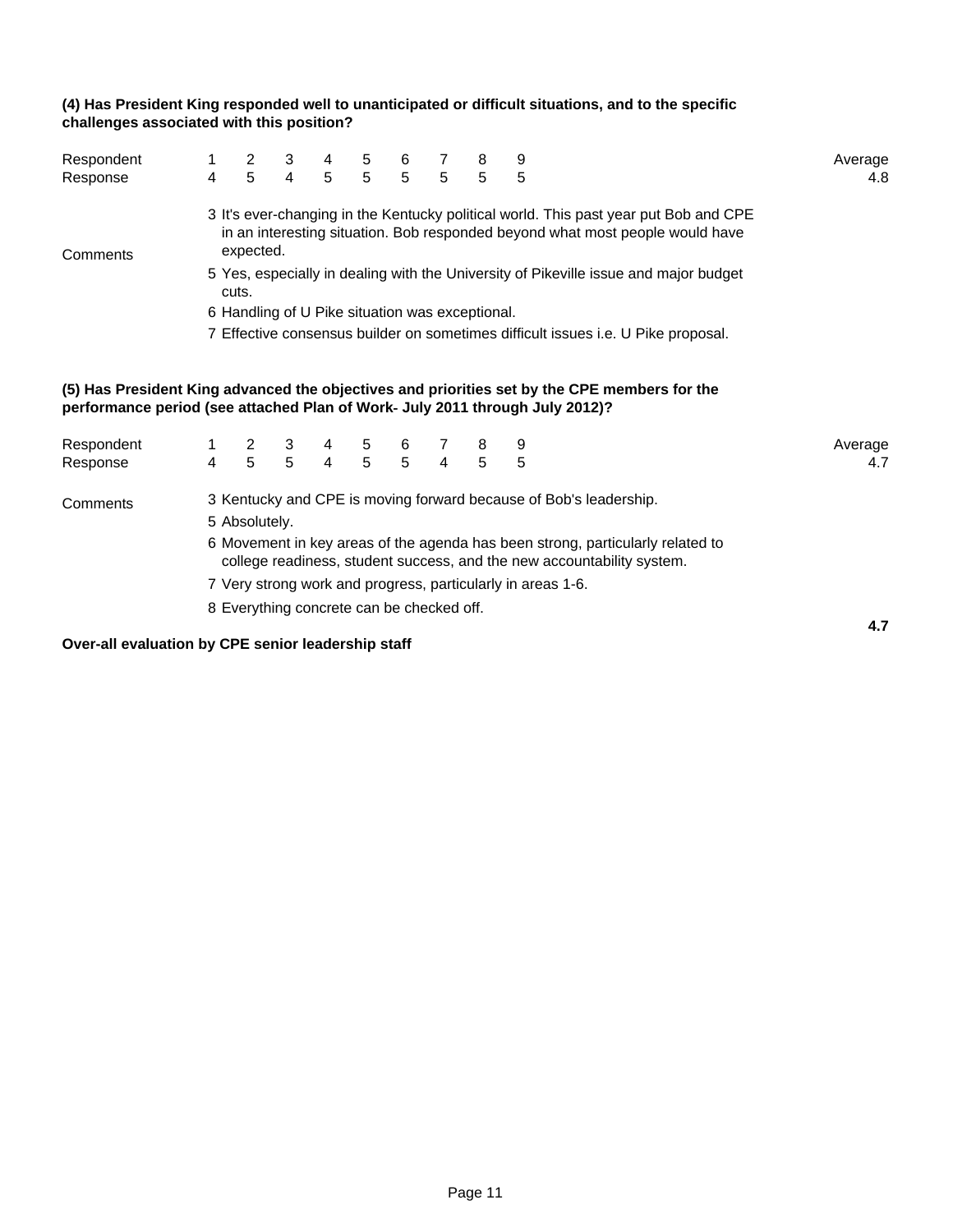| Number of requests for evaluation, 6               |                |                                  |                                                       |        | Number of Respondents                                                                                                                                                                                                                                                               | 5 |                |
|----------------------------------------------------|----------------|----------------------------------|-------------------------------------------------------|--------|-------------------------------------------------------------------------------------------------------------------------------------------------------------------------------------------------------------------------------------------------------------------------------------|---|----------------|
|                                                    |                |                                  |                                                       |        | (1) Does President King have a clear understanding of the goals of postsecondary and adult<br>education reform, and has he translated that understanding into progress and achievement?                                                                                             |   |                |
| Respondent<br>Response                             | 1<br>4         | 2<br>$\overline{4}$              | 3<br>5                                                | 4<br>5 | 5<br>5                                                                                                                                                                                                                                                                              |   | Average<br>4.6 |
| Comments                                           |                | statewide.                       |                                                       |        | 5 President King has an excellent grasp of the issues and is well respected                                                                                                                                                                                                         |   |                |
| and a collegial, professional environment?         |                |                                  |                                                       |        | (2) Does President King work effectively with key policy leaders, maintaining good communication                                                                                                                                                                                    |   |                |
| Respondent<br>Response                             | $1 \quad$<br>3 | $\mathbf{2}$<br>$\overline{4}$   | 3<br>5                                                | 4<br>5 | 5<br>5                                                                                                                                                                                                                                                                              |   | Average<br>4.4 |
| Comments                                           |                |                                  |                                                       |        |                                                                                                                                                                                                                                                                                     |   |                |
|                                                    |                |                                  |                                                       |        | (3) To the extent of your personal knowledge, has President King established a positive, professional<br>reputation in the state and built effective relationships with CPE members, campus leaders, the<br>Governor and members of his staff, and members of the General Assembly? |   |                |
| Respondent<br>Response                             | $1 \quad$<br>3 | $\mathbf{2}$<br>$\overline{4}$   | 3<br>5                                                | 4<br>5 | 5<br>5                                                                                                                                                                                                                                                                              |   | Average<br>4.4 |
| Comments                                           |                |                                  |                                                       |        |                                                                                                                                                                                                                                                                                     |   |                |
| challenges associated with this position?          |                |                                  |                                                       |        | (4) Has President King responded well to unanticipated or difficult situations, and to the specific                                                                                                                                                                                 |   |                |
| Respondent<br>Response                             | 4              | $\overline{c}$<br>$\overline{4}$ | 3<br>5                                                | 4<br>5 | 5<br>5                                                                                                                                                                                                                                                                              |   | Average<br>4.6 |
| Comments                                           |                |                                  | 1 University of Pikeville<br>of the General Assembly. |        | 2 I think Bob has done an excellent job of connecting with other policy makers and<br>outside groups. He does remarkably well at navigating the difficult political waters                                                                                                          |   |                |
| <b>Over-all evaluation by State Policy Leaders</b> |                |                                  |                                                       |        |                                                                                                                                                                                                                                                                                     |   | 4.5            |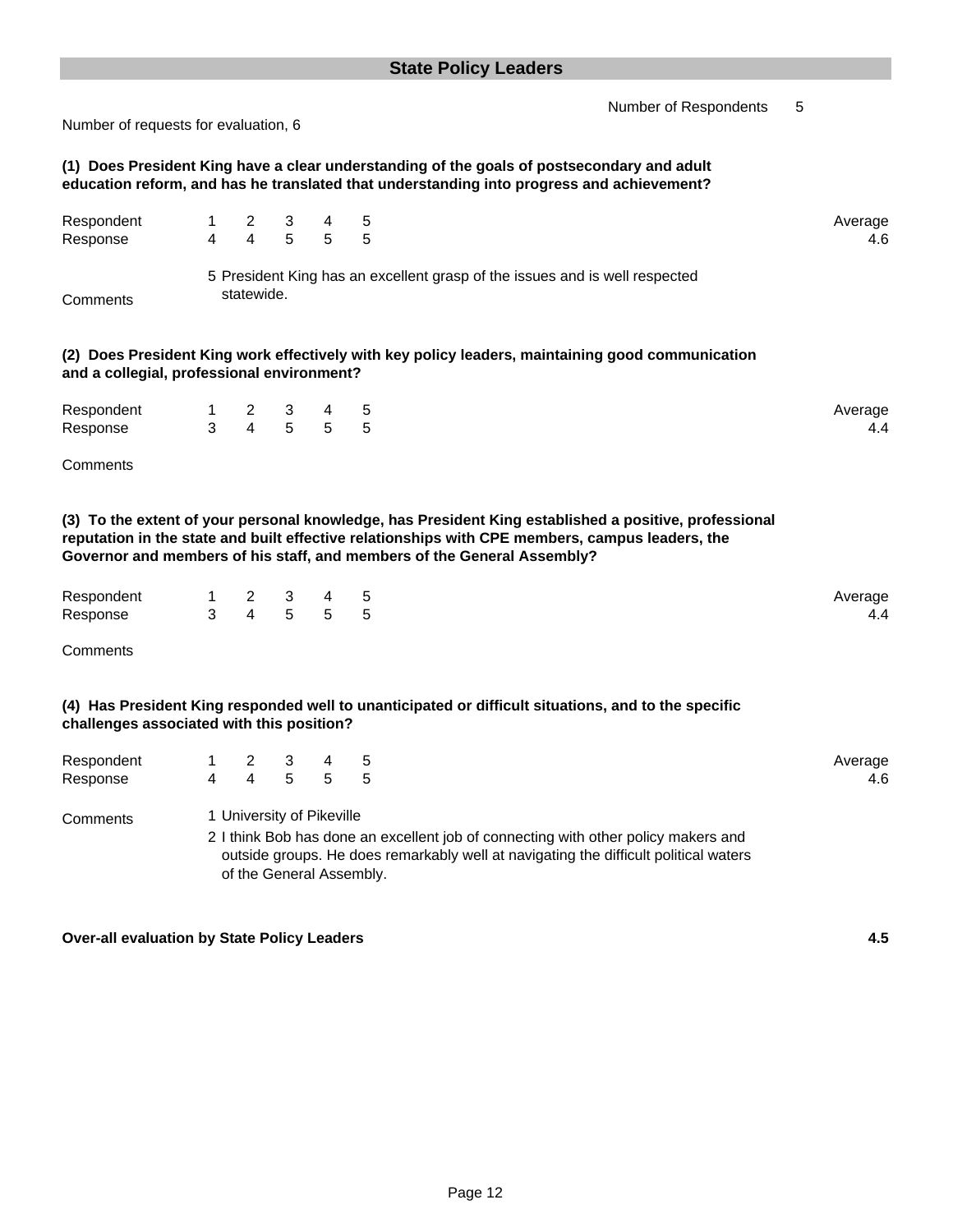# CPE President's Plan of Work Priority Activities – July 2012 through July 2013

- 1. Continue to enhance the Council's role as a respected and credible consensus builder, educational advisor, and policy resource for members of the General Assembly, Governor's office, and other state leaders.
- 2. Coordinate implementation of the 2011-15 Strategic Agenda for Postsecondary and Adult Education in partnership with campuses and adult education providers. Continue work with the national Education Delivery Institute to facilitate progress on the agenda both at the Council and campus levels, building on areas of strength and focusing necessary resources and attention on areas needing improvement.
- 3. Begin discussions with campus leaders about a unified funding request and distribution process to be presented to the legislature in 2014 that supports the broad goals of HB1 and the Strategic Agenda, with particular attention to improving college readiness and increasing student success in postsecondary education.
- 4. With campus and state leaders, set tuition parameters for the 2013-14 academic year that balance the needs of campuses with the interests of students and policymakers.
- 5. Manage continued General Fund budget cuts to the operations of the Council through reallocation of resources as necessary, continued development of external funding (federal and foundation grants and awards), and a focused prioritization of agency responsibilities.

# Specific Strategic Agenda Priorities:

# College Readiness:

- a. Continue work with KDE and EPSB to coordinate SB1 (2009) implementation, including execution of remediation reduction plan, adoption of common core standards, and improvements in teacher preparation and professional development.
- b. Advocate for continued state support for SB1 implementation during the 2013 legislative session.
- c. Produce more KYAE students who are college/career ready through initiatives such as career pathway programs and KYAE Common Core Standards, increasing the effectiveness of adult educators and transitioning more KYAE students to postsecondary education.
- d. Continue implementation of the new federal Gear Up grant and work with campuses and other state partners to enhance programs designed to improve college readiness and ease transitions from high school to college.

# Student Success:

- a. Provide a series of targeted workshops and an annual conference for faculty, staff, and administrators to close achievement gaps and increase student persistence and graduation.
- b. Develop degree pathways for various majors and make continuous improvements to the KnowHow2Transfer.org website.
- c. Implement the revised General Education Transfer Policy and continue to implement initiatives to increase transfer.